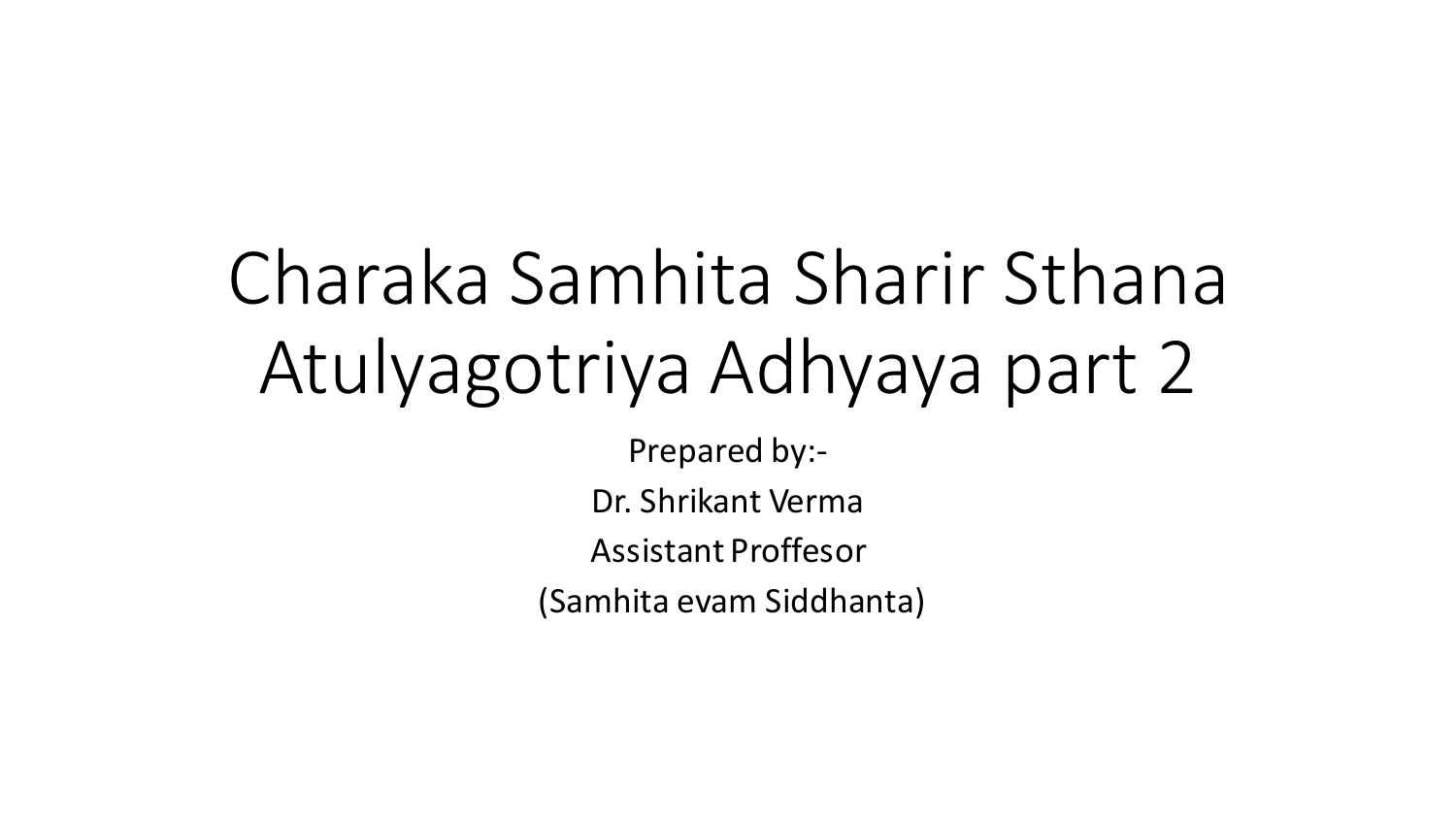# Signs of Garbhadharana:-

• गर्भस्य सद्योऽनुगतस्य कुक्षौ स्त्रीपुन्नपुसामुदरस्थितानाम्| कि लक्षण? कारणमिष्यते कि सरूपता येन च यात्यपत्यम्||२२||

• What are the earliest signs of conception? What signs and symptoms indicate a female, male or hermaphrodite foetus developing in the womb? What is the reason for the resemblance of the child to a particular person?

निष्ठीविका गौरवमङ्गसादस्तन्द्राप्रहर्षौ हृदये व्यथा च| तृप्तिश्च बीजग्रहण च योन्या गर्भस्य सद्योऽनुगतस्य लिङ्गम्]|२३||

• Salivation, heaviness, malaise, drowsiness, horripilation, distress in cardiac region, contentment, absence of discharge of *Shukra* from Yoni —these are the earliest signs of conception.||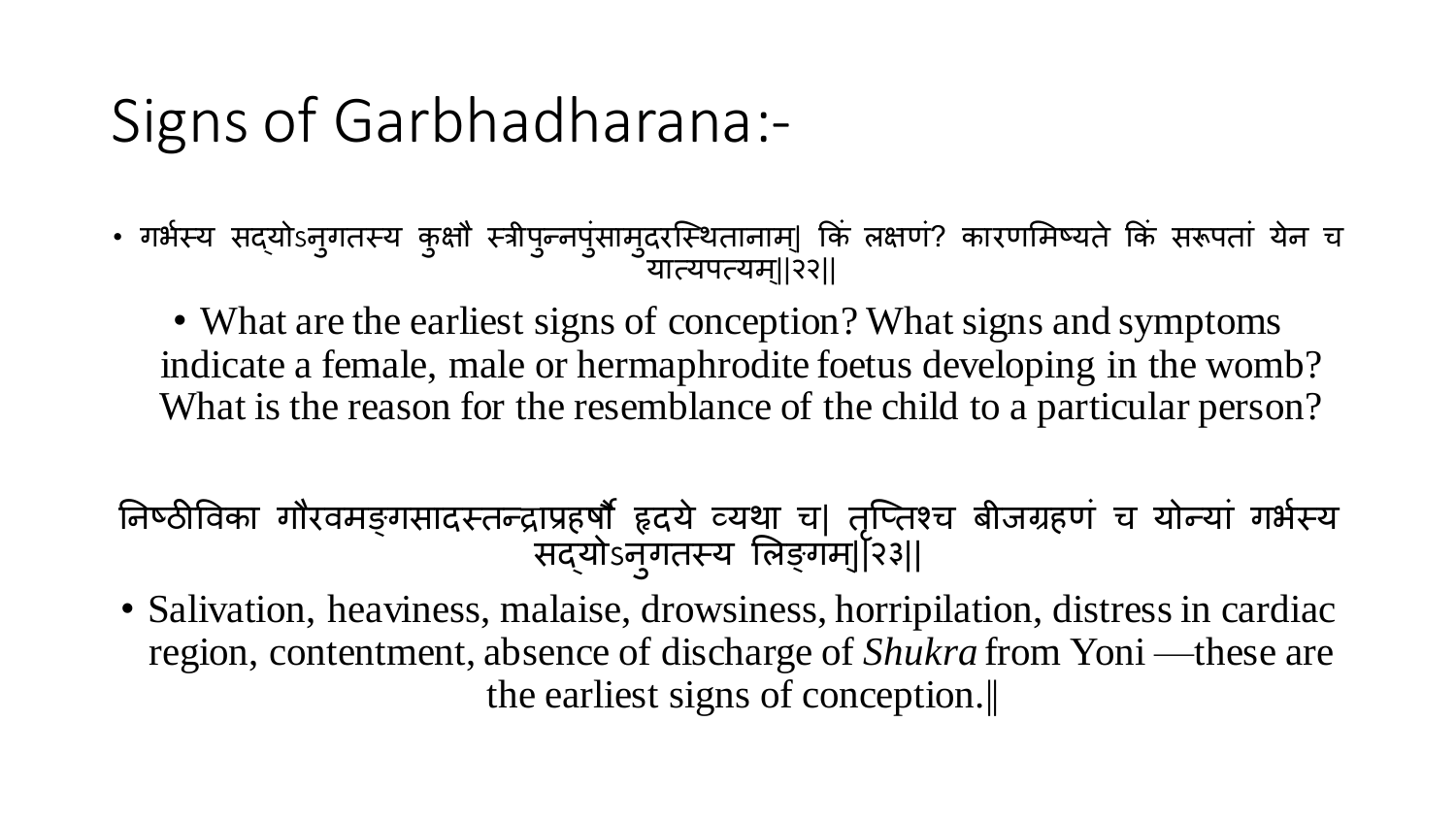# Sex determination methods……..

- सव्याङ्गचेष्टा पुरुषार्थिनी स्त्री स्त्रीस्वप्नपानाश्नशील्चेष्टा| सव्यातगर्भा न च वृत्तगर्भा सव्यप्रदुग्धा स्त्रियमेव सूते||२४||
	- पुत्रं त्वतो लिङ्गविपर्ययेण व्यामिश्रलिङ्गा प्रकृति तृतीयाम्। गर्भौपपतौ तु मनः स्त्रिया यं जन्तुं ुं व्रजेत्तत्सदृशुं प्रसूते||२५||
	- Activities mostly to the left side of the mother, desire for man, feminine dreams, as well as feminine drinks, foods, conducts and activities, foetus stationed in the left side of the womb, gravid uterus that is not round in shape, profuse lactation in the left breast—these indicate the female foetus. Signs- symptoms contrary to the above indicate the male foetus, while a mixture of symptoms of male and female fetus indicate those of a hermaphrodite. A child resembles that person/animal to whom the mother's mind is attracted during conception.||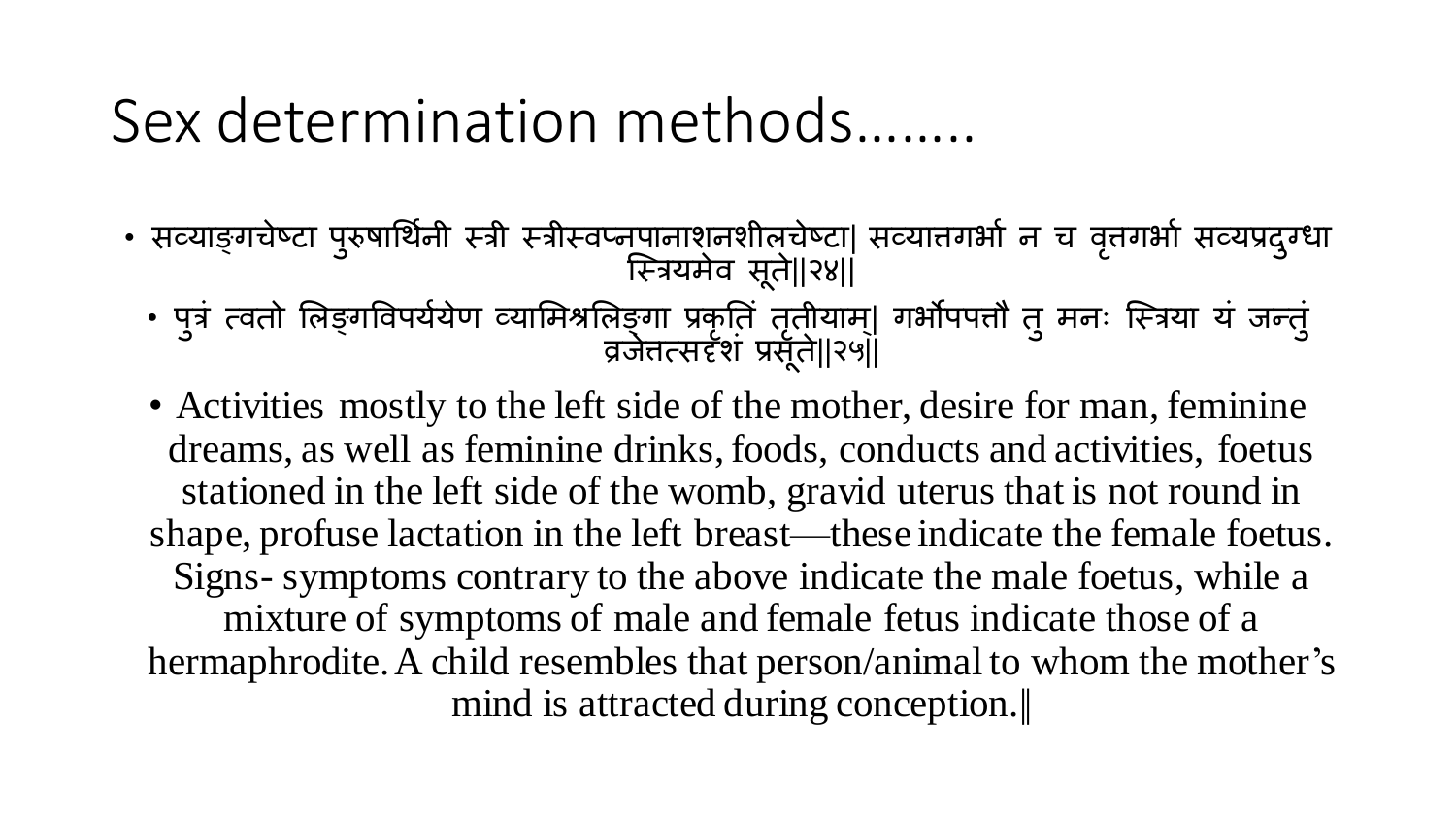# Role of Atma in body

- भूतैश्चतुर्भिः सहितः सुसूक्ष्मैर्मनोजवो देहमुपैति देहात्| कर्मात्मकत्वान्न तु तस्य दृश्ये`दिव्यं विना दशनमस्ति रूपम्||३१||
- The soul, along with four subtle *bhutas*, at a speed like that of the mind, transmigrates from one body to the other according to past deeds. It cannot be seen without divine visual sense.

स सिभगः सिभशरीरर्च् ृ च स विश्िकमाभ स च विश्िरूपः| स चेतनाधातुरतीन्द्रियश्च स नित्ययुक् सानुशयः स एव ||३२||

• The soul is omnivagant / omnipresent (can move anywhere and everywhere), sustains all bodies, performs all actions, and takes all forms. It is the source of consciousness, transcending all senses, as it is always associated (with intellect etc.), it gets involved in feelings like attachment etc.||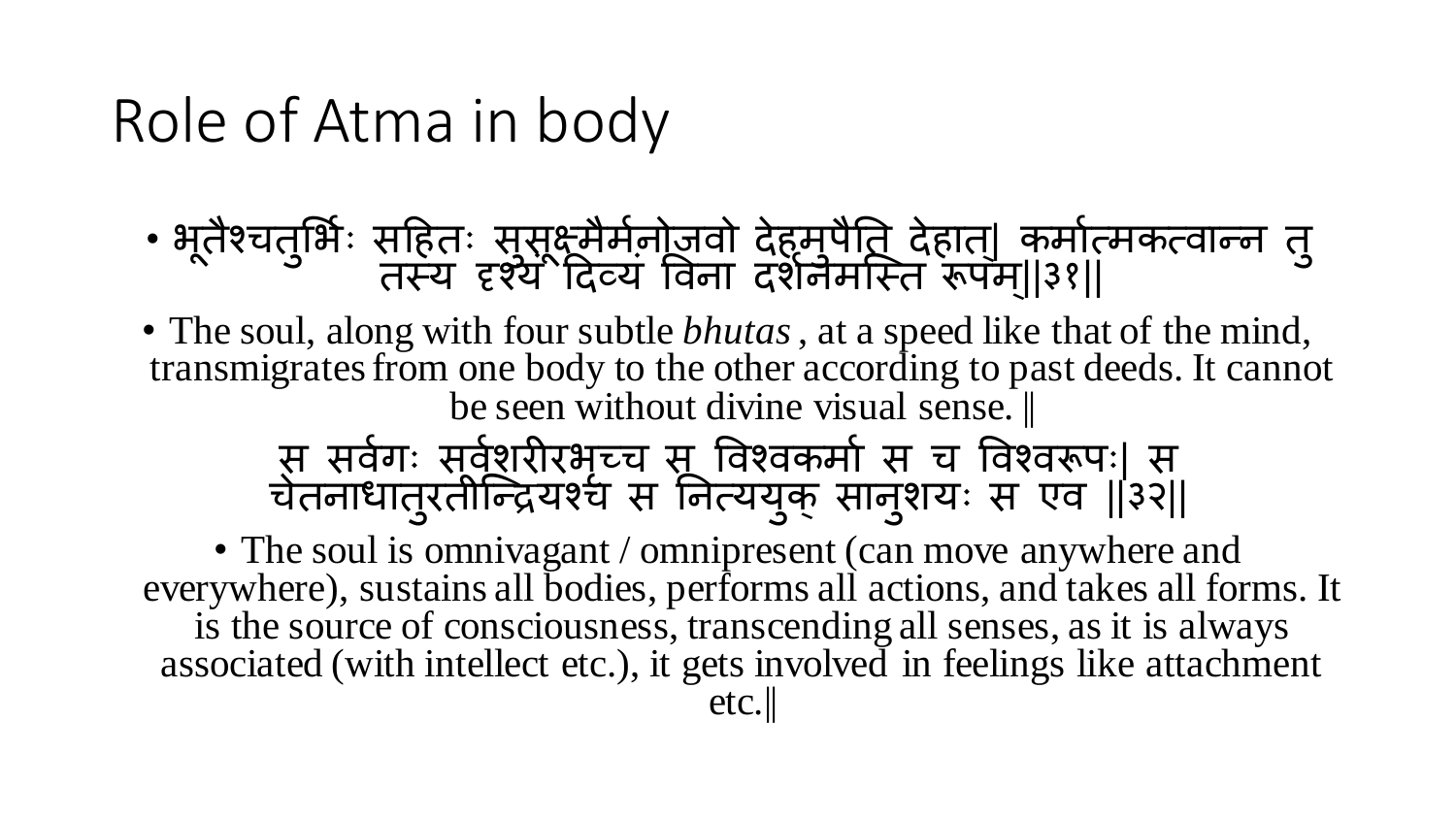# Composition of Garbha………

• गर्भस्य चत्वारि चतुर्विधानि भूतानि मातापितृसम्भवानि| आहारजान्यात्मकृतानि चैव सर्वस्य सर्वाणि भवन्ति देहे||२६|| • तेषां विशेषाद्बलवन्ति यानि भवन्ति मातापितृकर्मजानि| तानि व्यवस्येत् सदृशत्वहेतुं सत्त्वं यथानूकमपि व्यवस्येत्||२७||

• Foetus is made up of four set of four *mahabhutas*(i.e., of all except *akasha*), i.e., one set each from the mother, the father, from nutrition provided by the mother, and from the self only. Out of these factors, the past deeds of the soul and the parents significantly influence the physical and psychological traits of the progeny. Likewise, resemblance is also determined by the deeds of past life.||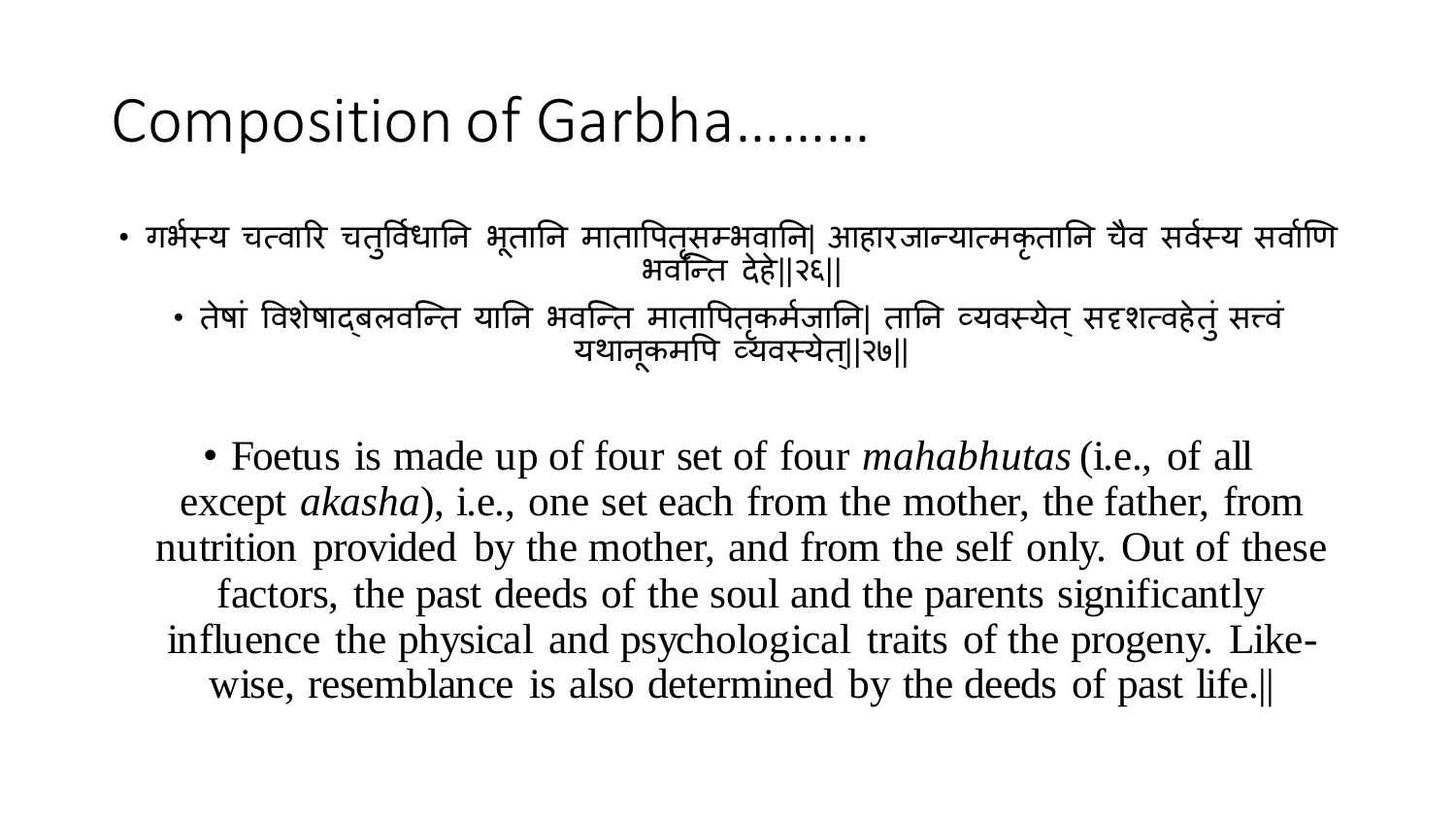### Conti…..

#### रसात्ममातापितृसम्भवानि भूतानि विद्याद्दश षट् च देहै| चत्वारि तत्रात्मनि संश्रितानि स्थितस्तथाssत्मा च चतुषु तेषु||३३||

• In the body, the *bhutas* are sixteen (each set of four *bhutas* is of four types), originating from maternal nutrition, the self, mother (ovum) and father (sperm). Out of these, four are associated with the self and the self, in turn, depends on these four.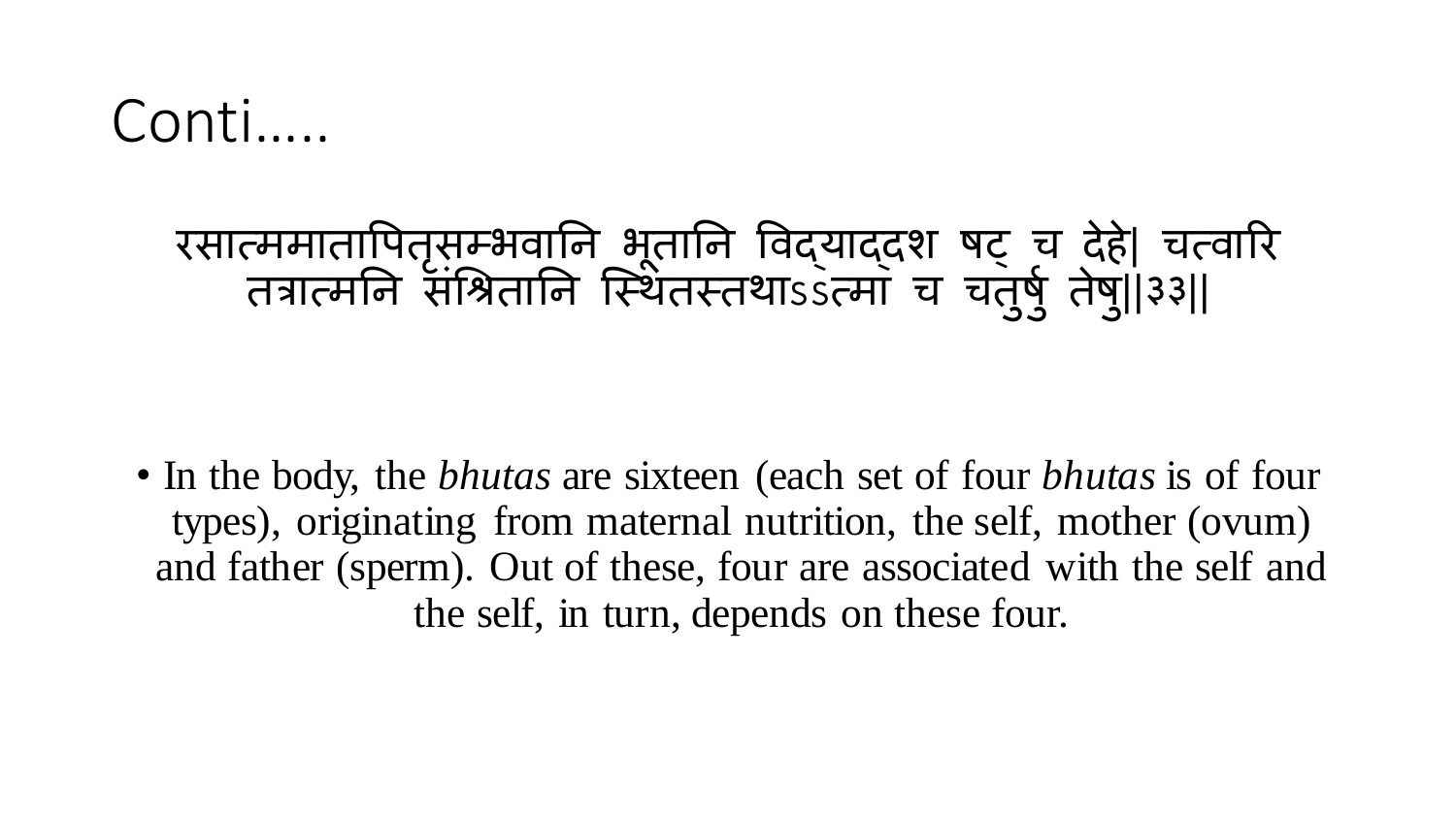## Dosha cycle in body…..

• हैमस्न्तकुं दोर्षचयुं िसन्ते प्रिाहयन् ग्रैस्ष्मकमभ्रकाले| घनात्यये वार्षिकमाशु सम्यक् प्राप्नोति रोगानृतुजान्न जातु ||४५||

• One who eliminates the accumulation of *doshas* of early winter in spring, that of summer in early rains and that of rainy season in autumn, never suffers from seasonal disorders.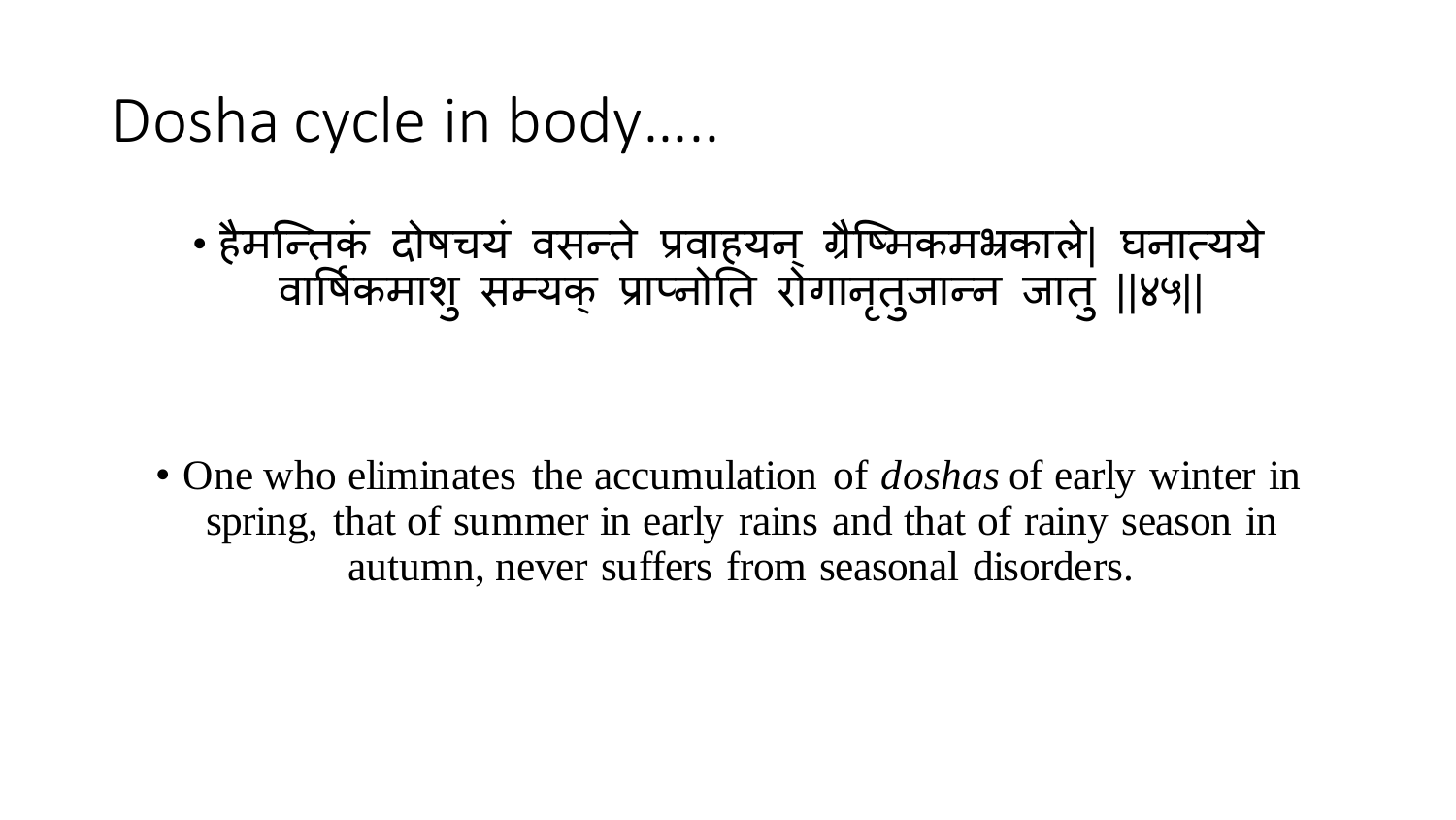# Way of healthy life…

नरो हहताहारविहारसेिी समीक्ष्यकारी विर्षयेष्िसक्तः| दाता समः सत्यपरः क्षमावानाप्तोपसेवी च भवत्यरोगः।।४६।।

• The man who uses wholesome diet and behaviour, who moves cautiously, who is unattached to sensual pleasures, who donates, observes equality , who is truthful, who is forbearing and who is devoted to venerable people becomes free from diseases.